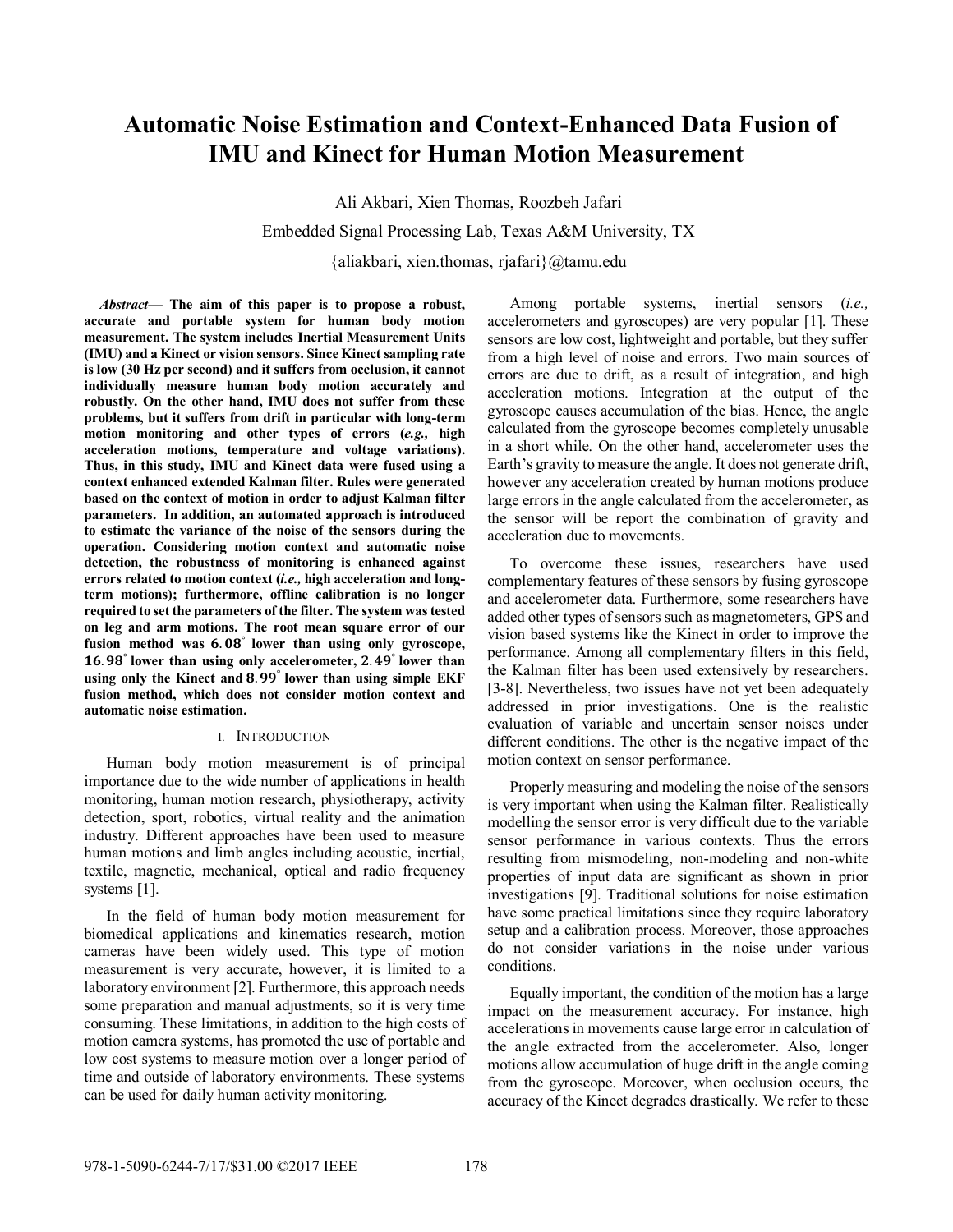motion conditions as context. Any variable, situation or condition that may affect or constrain the outcome is known as context [10].

The correct operation of the monitoring systems under various conditions is of principal importance. For example, there are rehabilitation routines to restore the strength of patient's back and to help them gradually regain their physical abilities. Orthopaedic surgeons and physical therapists may recommend that the patient perform the exercises for 10 to 30 minutes a day, and one to three times a day during early recovery. It is important to monitor patient's motions for the duration of the exercise in order to detect the recovery status and provide feedback when necessary. On the other hand, in sport research, for example in golf, the motions are very quick and include high accelerations. The sensors' accuracy degrades in these conditions. So it is essential to consider the impact of the motion context on performance of the sensors.

This paper aims to deal with aforementioned issues fusing IMU and Kinect data for human body motion measurement. An adaptive extended Kalman filter (EKF) was designed to fuse the sensor data. The proposed system is able to detect the context, and set required EKF parameters based on the motion context. To accomplish this, it is required to determine the variance of the noise appropriately for the EKF. Therefore, an automated and online technique is proposed to estimate the noise of the sensors while the system is running. Thus, the offline calibration process can be eliminated, additionally, the system can also take into consideration the noise variations due to environment changes as the monitoring is in progress.

The principal contributions of this paper are:

- A set of rules are proposed to detect the context of motion. The variance of the noise required for EKF are determined based on the motion context.
- The variance level of the noise is estimated while the system is running. To clarify, as the variance of the noise of each sensor changes in different environments and motions, a set of rules to track the variance of the noise is selected without using external equipment while the system is running.
- The accuracy of the operation and our proposed techniques is evaluated in various conditions which usually degrade sensor performance, *e.g.* in presence of high acceleration, fast and long-term motions. These types of motion-based errors have not been considered in details in prior investigations. A set of tests were performed on human limbs to assess system performance under various conditions.



II. METHODS

The block diagram of the entire system is shown in Figure 1. The variances of the noise are estimated and updated in different conditions while the system is running. This information isretained and used by the EKF whenever system observes a similar context at a later time. At each time step, the system first detects motion context. It then uses the estimated variance of the noise which fits that condition in the EKF to calculate the body limbs angle.

# *A. Motion context*

The first stage of this operation is the motion context detection. This process fuses sensor data in order to detect the context including: fast, slow and normal motions, stationary, high acceleration motions, long-term motions, and Kinect self-occlusion. Herein, a set of rules are designed to identify various contexts. Afterward, additional rules are introduced to set the variance of the noise of the sensors based on the motion context.

The speed of the motion changes gradually which prohibits to clearly distinguish the boundaries between slow, normal and fast motions. Therefore, a fuzzy system is utilized for speed level detection. This system converts gyroscope, accelerometer and Kinect data to a fuzzy set using fuzzy linguistic variables including *{stationary, slow, normal, fast}*. For the purpose of computational simplicity, triangle membership functions are used in the fuzzy system [9]. Furthermore, a simpler fuzzy system is used for high acceleration detection. Kinect and accelerometer data are used as inputs and the fuzzy set is {high acceleration, not high acceleration}.

With longer motions (*i.e.,* motions lasting for a few minutes), the drift of the gyroscope grows rapidly. When the subject is stationary the EKF does not use the gyroscope, and therefore, the operation does not suffer from the drift accumulation or error. However, when the subject begins the motion, the gyroscope drift integration error is observed. In this case, a timer measures the duration of the motion. If the duration of the motion is larger than a threshold, the system identifies it as a long-term motion.

Self-occlusion occurs when the view of a body segment is obstructed by other body segments. When the occlusion occurs, Kinect attempts to estimate the location of the covered joint which would increase the error. Self-occlusion is primarily due to the Kinect's sensitivity to the subject's body rotation with respect to the camera [11]. To detect this situation, the angle between the two shoulders is measured and compared to a threshold Equation 1.

$$
\alpha = \tan^{-1}\left(\frac{Z_{shR} - Z_{shL}}{X_{shR} - X_{shL}}\right) \quad (1)
$$

Where  $Z_{shR}$  is the *z* component of the right shoulder's position and  $X_{shL}$  is the *x* component of the left shoulder's position in the Kinect's coordinate system.

Figure 1 – Block diagram of the proposed system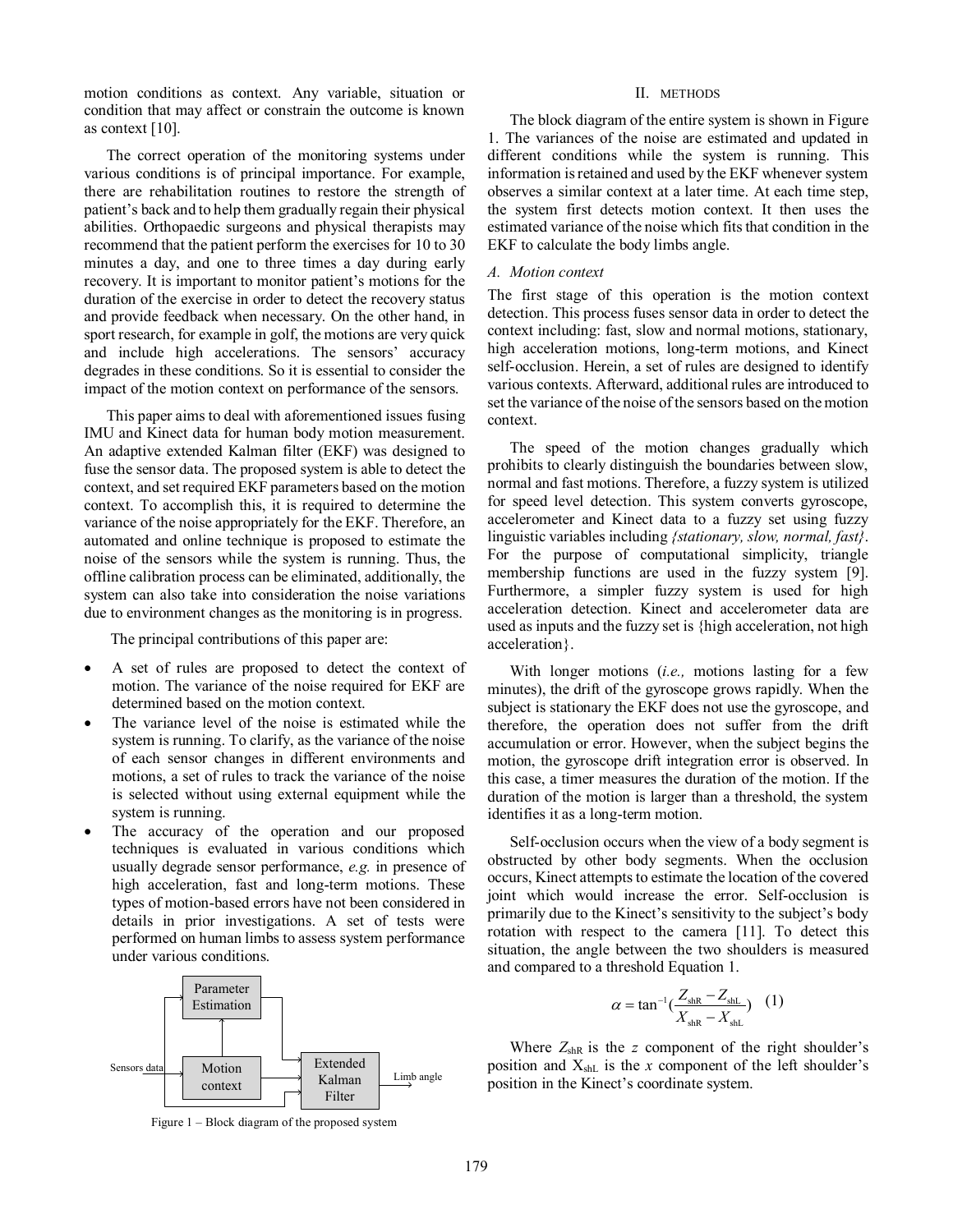

Figure 2 – The angle between the two shoulders when occlusion occurs

The angle between the two shoulders is shown in Figure 2. It has been shown that as this angle increases, the Kinect error increases and when angle is greater than  $50^{\circ}$ , the measurements becomes unstable and unreliable [11]. Therefore, our threshold for self-occlusion detection is  $50^{\circ}$ .

The first utility of the motion context detection would be tuning the gain of EKF and adjusting the variance of the noise properly. The second utility is leveraging the motion context to estimate the variance of the noise while the system is in operation.

#### *B. Parameter estimation*

Following the detection of the motion context, the EKF sets variance of the noise for sensors corresponding to the determined context. The parameter estimation block attempts to estimate the real value on the variances for each condition. The EKF can reuse these values whenever it observes similar condition at a later time.

Typically for every context, one sensor is expected to be more accurate and stable compared to the others. For every specific context, the accurate sensor is used to estimate the noise in other sensors. This process uses certain predefined rules to estimate the noise variance of the sensors. The estimated values are saved in a look-up table. The look-up table is continuously updated while the system is running. The values are retained for the following runs. This table is utilized by the EKF block in order to set the covariance matrix of the process model and measurement model noise in every time step. As mentioned before, these variances are important to determine the level of contribution of each sensor at each time step. More precise noise estimation leads to more accurate tracking and in our case, more accurate angle calculation. The advantage of this approach is that when the sensor performance varies due to voltage or temperature variations, the system can update the values.

The rules for the online estimation of the variance on the sensor noise are as follows:

• In a stationary condition, the gyroscope's bias and all sensor typical noise variance are estimated. This typical variance will be used when the subject moves slowly or at a normal speed. The output of the sensors should be stable in this condition, as no movement is present; therefore, any variation is noise. Moreover, the gyroscope output should be zero, and consequently, any other value represents the bias.

• In a stationary condition, the noise variance for the gyroscope is set to infinity. Thus, the EKF does not use gyroscope integration in a stationary condition.

• When the subject begins the motion from a specific orientation (A) and stops at a specific orientation (B), the angle difference can be measured by the Kinect (or accelerometer when the Kinect is not available). It has been known that the Kinect/accelerometer is more reliable than the gyroscope in stationary conditions [12]. Hence, the angle difference between orientation (A) and (B) is measured by gyroscope integration and compared to the Kinect/accelerometer angle measurement to update the noise variance for the gyroscope. This rule can determine the noise variance for the gyroscope in presence of slow, normal or fast motions.

• When the subject is moving and no high acceleration movement is present, the angle is extracted from the accelerometer and the Kinect. Then the derivatives of the angles, equivalent to the angular velocity, are compared to gyroscope data to estimate the variance of the noise of accelerometer and Kinect during this type of motion. This rule can determine the variances of noise of the accelerometer and Kinect in slow, normal and fast motions.

• The accelerometer noise variance in high acceleration state is set to infinity and hence the EKF ignores the accelerometer when motions with high acceleration are present.

• The Kinect is more accurate over longer time. Therefore, the mean angle from the Kinect is more reliable than the same measure acquired through the gyroscope. Gyroscope noise variance in long-term motions is estimated based on the difference between gyroscope mean angle and Kinect mean angle.

 When self-occlusion is detected, the variance of the noise of Kinect would be set to infinity.

#### *C. Extended Kalman Filter*

This process fuses data at the sensor level in order to estimate human limb angle. The information from the other blocks helps to adjust fusion filter noise parameters. In every time step, the EKF first reads the variance values from the look-up table updated by the parameter estimation block. It then sets the covariance matrix of process and measurement noise based on the current motion context. Finally, the EKF calculates and estimates the accurate limb angle from noisy data.

The state model in this study utilizes the quaternion representation of orientation and components of angular velocity.

$$
X = [q \quad \omega]^T (2)
$$

Where  $q$  is a four-element vector of quaternions and  $\omega$  is a three-element vector containing angular velocity (degree/sec) in three directions. The quaternion derivatives formula describes the quaternion process. Also, a simplified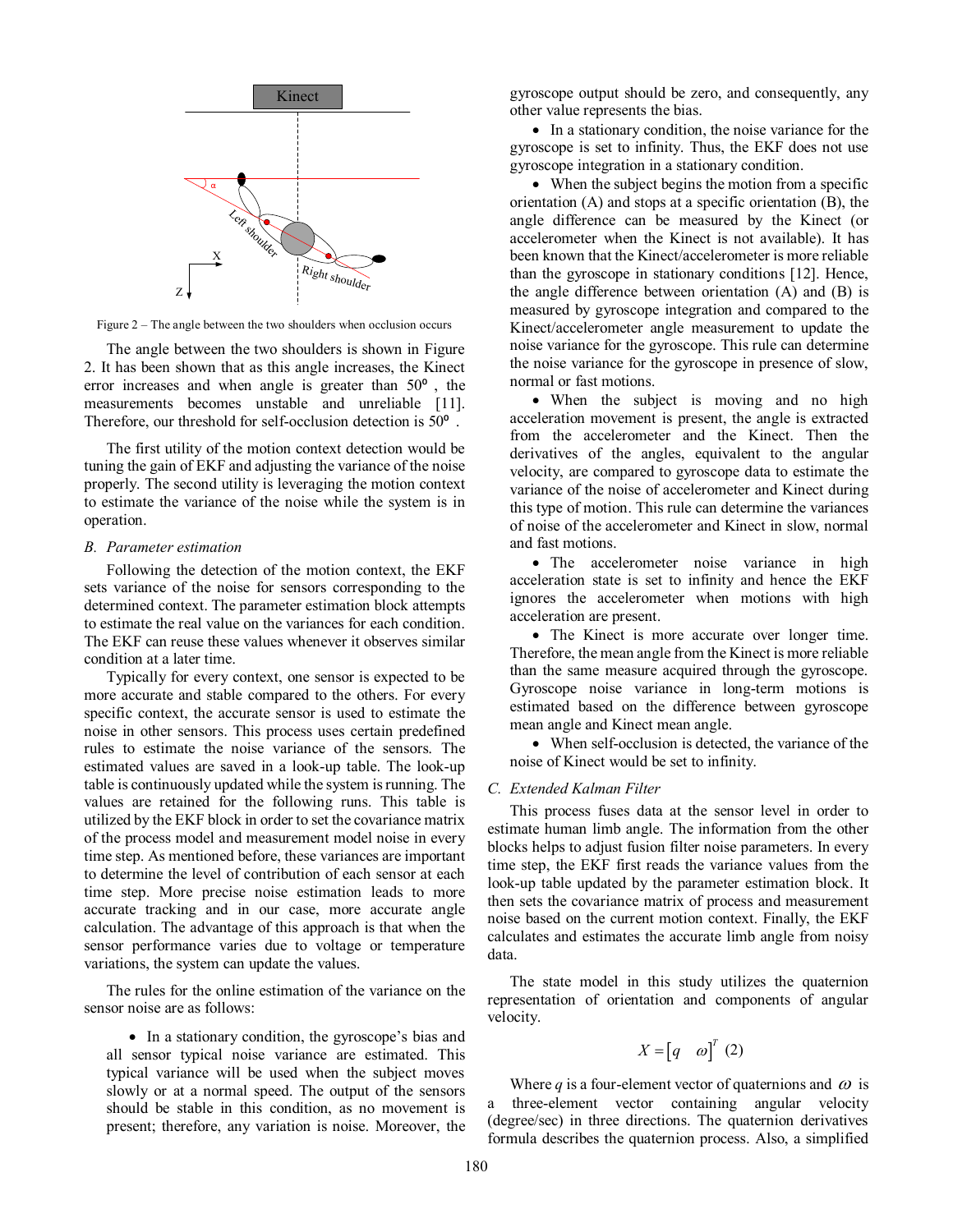human motion model [6], which models angular accelerations as a first order random walk process, is used for angular velocity, as shown in Equations 3 and 4.

$$
\dot{q} = \frac{1}{2}q \otimes [0 \quad \omega_x \quad \omega_y \quad \omega_z] \tag{3}
$$
\n
$$
\dot{\omega}_{x,y,z} = -\frac{1}{\tau} \omega_{x,y,z} + v \tag{4}
$$

where  $\tau$  is time constant, describing how fast angular rates typically change for each axis. This constant depends on the type of application and could be heuristically customized for each application.  $\nu$  is the driving noise.

The measurement model is same as the state model, with the only difference that there are *n* quaternions equal to the number of motion sensors in the measurement model, as shown in Equation 5. Therefore, this model is scalable and can accommodate the scenarios where the number of sensors increase. Herein, we have two motion sensors including accelerometer and Kinect in our measurement model. However, any other orientation sensors such as magnetometer or vision based measurement systems can be added to this system.

$$
Z = \begin{bmatrix} q_{s1} & q_{s2} & \dots & q_{sn} & \omega_g \end{bmatrix}^T (5)
$$

Where  $\omega_{g}$  is the output of gyroscope (in degree/sec).

The covariance matrix of the noise for state and measurement models are the most important part of the EKF. The EKF gain is strongly correlated with the noise variance values. In the EKF, the ratio of the measurement and state model noise is important, and not the absolute values. The sensor with higher noise variance has less weight, and conversely, sensor with smaller variance gets a larger weight.

Herein, the variances are acquired from the look-up table created by the parameter estimation block and covariance matrices are formed.

### III. MEASUREMENT RESULTS

A Vicon motion camera system was used as the ground truth to validate the system performance. A set of tests and physical activities were performed by a healthy subject's involving movements in right leg and right arm.

Leg tests included right hip and right knee flexion and extension in range of motion while the subject was standing. The subject performed each test twice at different speeds separated by a break. In each test, the subject flexed and extended his hip 10 times with a short standstill between them. The subject also walked at two speed levels: normal and fast. Moreover, in one long-term test, the subject walked for 5 minutes with short pauses, and on occasions the subject pretended to kick a ball to create a motion with high acceleration. Two IMUs were placed on the shank and the thigh.

Arm tests included lower arm flexion and extension at two different speeds: slow and fast, flexion and extension with

sudden start and stop to create motions with high acceleration, and a long-term (5-minute) flexion/extension routine with periodic pauses. Each test was repeated twice and every test included 10 flexion/extension motions. Since the upper arm was motionless during the arm test, just one sensor was placed on the lower arm.

The average root mean square error (RMSE) of flexion/extension angle leveraging our fusion technique showed improvement in comparison to the estimates from individual sensors. The average angle RMSE in degrees and the standard deviations are shown in Table I. In addition, the RMSE of our fusion method, which considers motion context and automated noise estimation, is compared to a simple fusion filter without leveraging context detection and noise estimation. This simple method contained EKF similar to our fusion technique; however, the covariance matrices for process model and measurement model noise remained constant.

Under slow and normal motions, the difference between our approach and simple fusion approach was not significant. However, with other motion scenarios, where the context of the motion impacted the sensor error, the accuracy of the simple fusion technique degraded significantly.

In slow and normal motions, the RMSE of the gyroscope was higher than other sensors. Our fusion method estimated the noise online and adjusted the Kalman gain to reduce the impact of the noise from gyroscopes. The accuracy of the fusion in this scenario is better than all individual sensors.

In fast motions, the accelerometer accuracy reduced drastically. The accuracy of the Kinect and gyroscope also reduced, but they were still more accurate than the accelerometer. In this case the fusion algorithm relied less on the accelerometer. However, the simple fusion method did not consider the context and it used noise variances similar to normal motions. As a result, the accuracy of simple fusion method was affected negatively.

Table I –Average RMSE error in angle (standard deviation)

| <b>Test</b>                          | Our<br>fusion<br>method | Gyro            | Accelero<br>-meter | <b>Kinect</b>   | Simple<br>fusion |
|--------------------------------------|-------------------------|-----------------|--------------------|-----------------|------------------|
| Slow and<br><b>Normal</b><br>motions | 2.91<br>(1.05)          | 5.01<br>(2.45)  | 4.53<br>(1.81)     | 4.06<br>(1.33)  | 3.65<br>(1.50)   |
| Fast<br>motions                      | 7.56<br>(1.7)           | 10.97<br>(3.93) | 17.67<br>(5.65)    | 11.85<br>(4.13) | 9.36<br>(4.01)   |
| Long-term<br>motions                 | 5.57<br>(1.93)          | 21.54<br>(14.9) | 6.22<br>(1.99)     | 7.49<br>(2.02)  | 6.13<br>(1.95)   |
| High<br>acceleration<br>motions      | 7.84<br>(2.27)          | 10.71<br>(5.92) | 63.39<br>(28.59)   | 10.42<br>(1.21) | 40.7<br>(2.71)   |